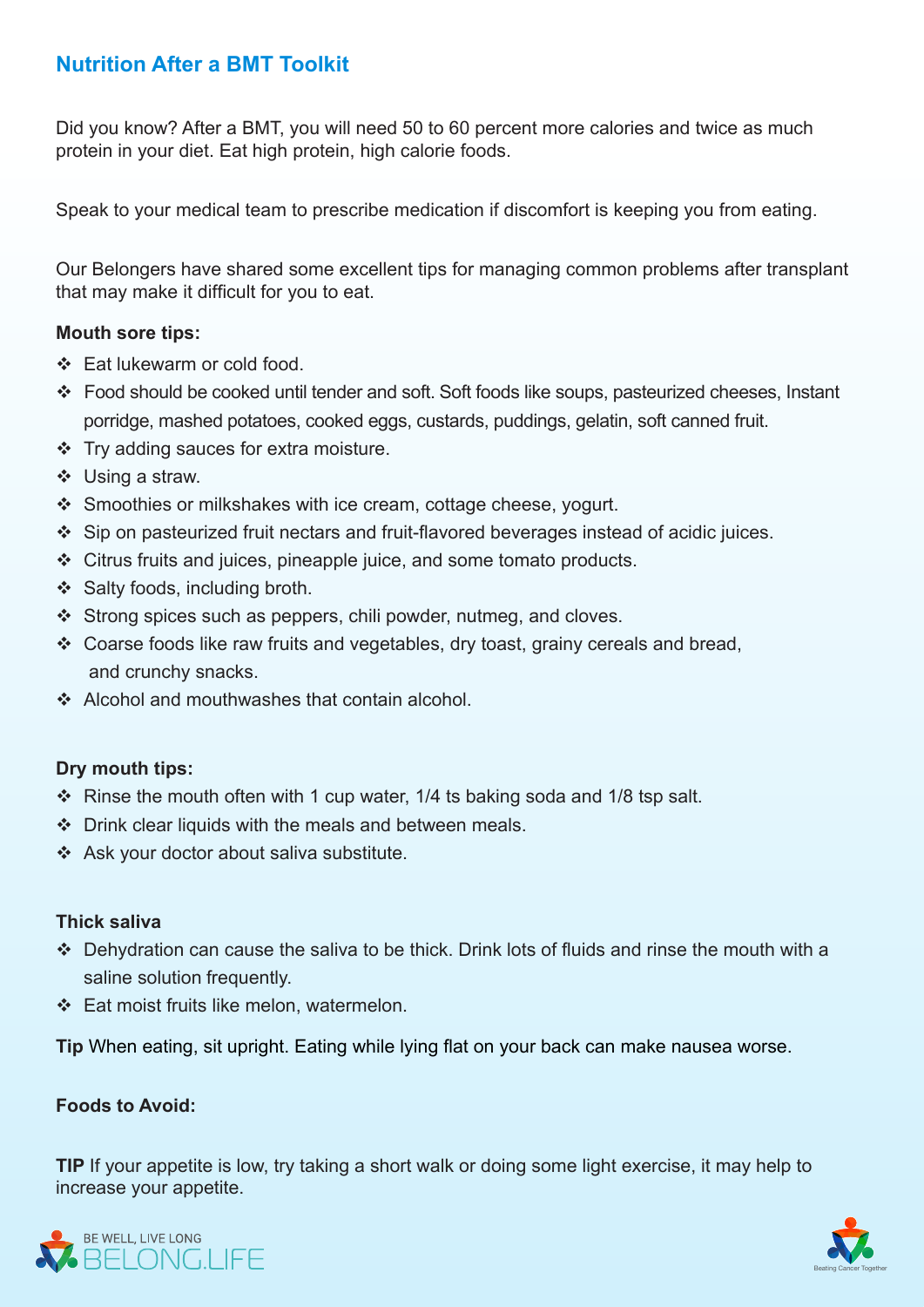## **Tips for adding more calories to your diet**

- $\div$  Use whole milk instead of skim.
- Snack on dried fruits, nuts, or dried seeds. You can add them to hot cereals, ice cream, or .salads
- Add butter, margarine, or oils to potatoes, rice, cooked vegetables, sandwiches, toast, hot cereals, and pasta.
- Use high-calorie dressings on salads, baked potatoes, and chilled cooked vegetables (such as green beans or asparagus).
- $\div$  Add sour cream, milk, or heavy cream to mashed potatoes, pancake batter, sauces, gravies, soups, and casseroles, cake, and cookie recipes.
- $\cdot$  Use mayonnaise, creamy salad dressing, in salads, sandwiches, and vegetable dips.
- $\cdot$  Top your ice cream or unfrosted cakes with sweetened condensed milk. Adding peanut butter to mix the condensed milk will add more calories and flavor.
- $\cdot$  Make homemade shakes and other high-calorie, high-protein drinks,

## **Tips for adding more protein**

- $\cdot$  Chicken, fish, pork, beef, lamb, eggs, milk, cheese, beans, and tofu are high in protein.
- $\cdot$  Add powdered milk to creamy soups, mashed potatoes, milk shakes, and casseroles.
- $\div$  Snack on cheese or nut butters (like peanut butter, cashew butter, and almond butter) with crackers, fruits, or vegetables (apples, bananas, and celery).
- ❖ Add nut butter into shakes.
- $\triangleleft$  Add cooked meats to soups, casseroles, salads, and omelets.
- $\cdot$  Add wheat germ or ground flax seeds to cereals, casseroles, yogurt, and meat spreads.
- Add grated cheese to sauces, vegetables, and soups. You can also add it to baked or mashed potatoes, casseroles, and salads.
- Add chickpeas, kidney beans, tofu, hard-boiled eggs, nuts, and cooked meats or fish to your salads.

Some people are put you on a **neutropenic or food safety diet** to reduce the risk of infection. Here are the foods to avoid if you are on a neutropenic:

- $\cdot$  Raw or undercooked meat and all food and dishes that may contain undercooked meat such as sausages or casseroles
- $\cdot$  Raw or undercooked eggs or foods that might contain them
- Raw or undercooked seafood such as sushit
- $\div$  Raw nuts or unshelled nuts
- $\div$  Miso and tempeh products
- $\cdot$  Non-pasteurized milk products and juices, kombucha and other unpasteurized drinks
- $\div$  Cheeses with mold, soft cheeses such as brie or feta